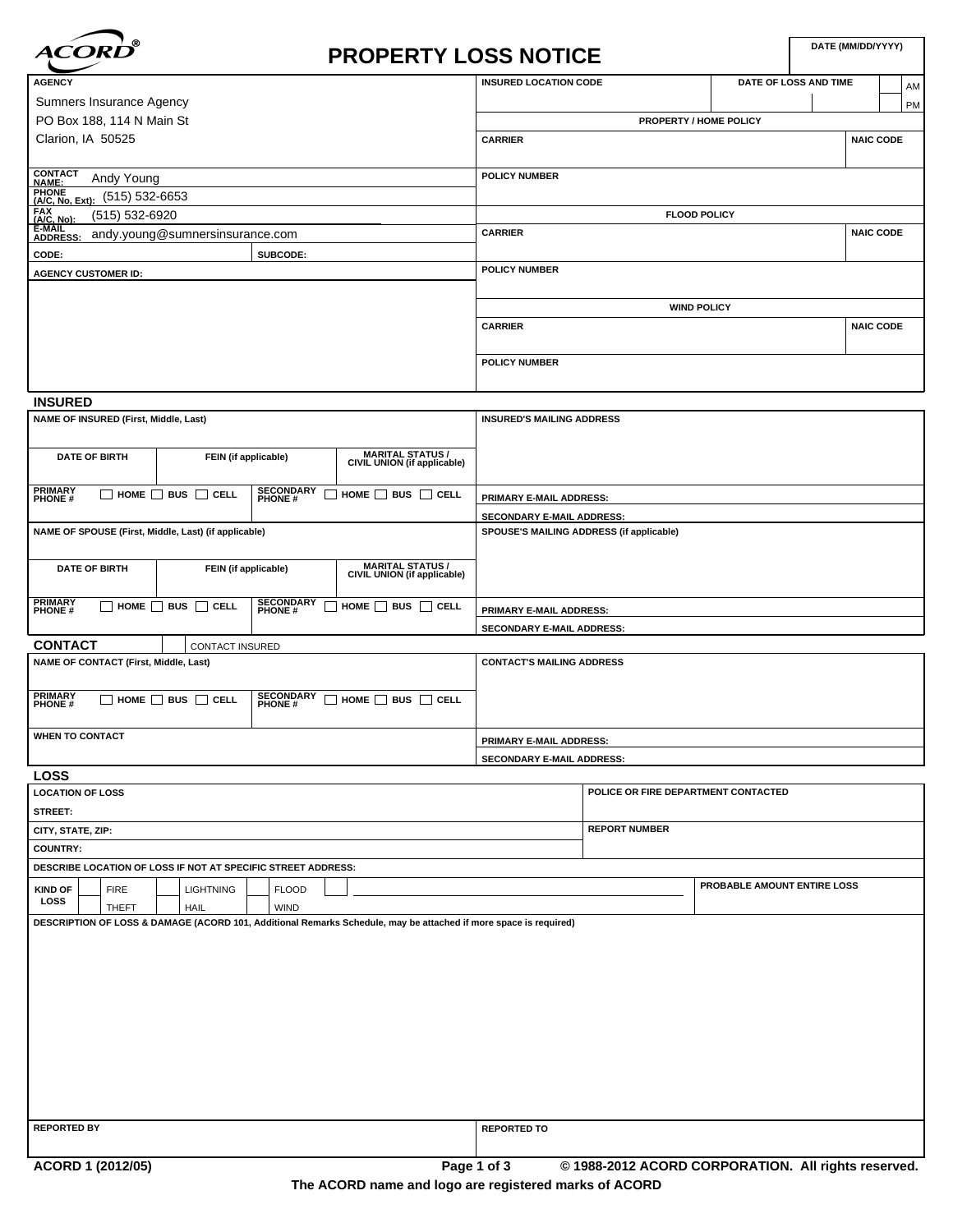# **REMARKS (ACORD 101, Additional Remarks Schedule, may be attached if more space is required)**

#### **APPLICABLE IN ALASKA**

A person who knowingly and with intent to injure, defraud, or deceive an insurance company files a claim containing false, incomplete, or misleading information may be prosecuted under state law.

# **APPLICABLE IN ARIZONA**

For your protection, Arizona law requires the following statement to appear on this form. Any person who knowingly presents a false or fraudulent claim for payment of a loss is subject to criminal and civil penalties.

## **APPLICABLE IN ARKANSAS, DELAWARE, KENTUCKY, LOUISIANA, MAINE, MICHIGAN, NEW JERSEY, NEW MEXICO, NEW YORK, NORTH DAKOTA, PENNSYLVANIA, RHODE ISLAND, SOUTH DAKOTA, TENNESSEE, TEXAS, VIRGINIA, AND WEST VIRGINIA**

Any person who knowingly and with intent to defraud any insurance company or another person, files a statement of claim containing any materially false information, or conceals for the purpose of misleading, information concerning any fact, material thereto, commits a fraudulent insurance act, which is a crime, subject to criminal prosecution and [NY: substantial] civil penalties. In LA, ME, TN, and VA, insurance benefits may also be denied.

### **APPLICABLE IN CALIFORNIA**

For your protection, California law requires the following to appear on this form: Any person who knowingly presents a false or fraudulent claim for payment of a loss is guilty of a crime and may be subject to fines and confinement in state prison.

# **APPLICABLE IN COLORADO**

It is unlawful to knowingly provide false, incomplete, or misleading facts or information to an insurance company for the purpose of defrauding or attempting to defraud the company. Penalties may include imprisonment, fines, denial of insurance, and civil damages. Any insurance company or agent of an insurance company who knowingly provides false, incomplete, or misleading facts or information to a policy holder or claimant for the purpose of defrauding or attempting to defraud the policy holder or claimant with regard to a settlement or award payable from insurance proceeds shall be reported to the Colorado Division of Insurance within the Department of Regulatory Agencies.